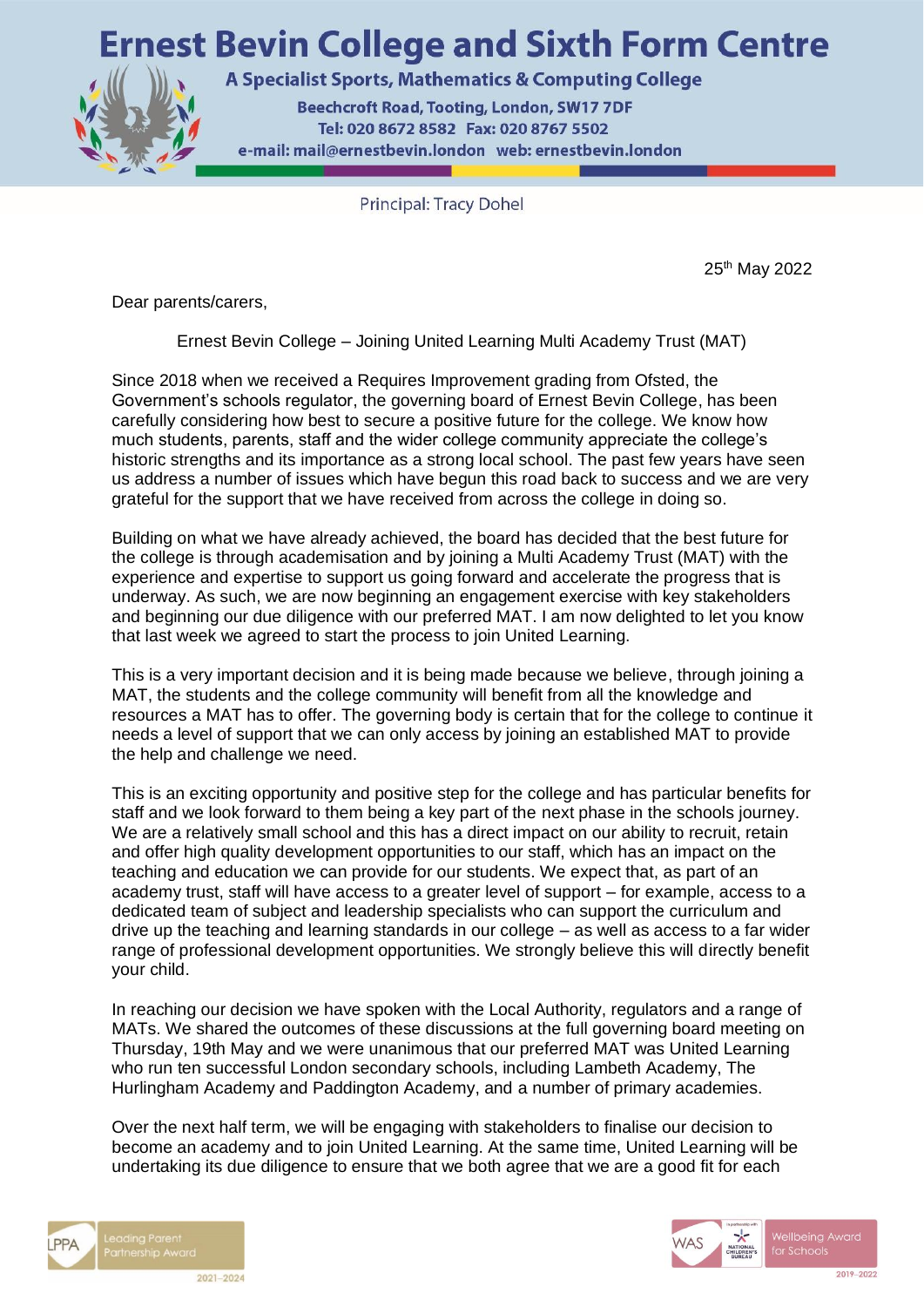**Ernest Bevin College and Sixth Form Centre** 



A Specialist Sports, Mathematics & Computing College

**Beechcroft Road, Tooting, London, SW17 7DF** Tel: 020 8672 8582 Fax: 020 8767 5502 e-mail: mail@ernestbevin.london web: ernestbevin.london

**Principal: Tracy Dohel** 

other. Our hope is that this part of the process can be completed by the summer holidays leading to a transition into United Learning during the next academic year.

To support this, we will be holding meetings with key stakeholders, including parents and staff, to seek views on our move to become an academy. At these meetings, we will be very happy to take questions, explain our thinking and hear from colleagues at United Learning.

The meeting will be held as follows:

9<sup>th</sup> June – 6pm in the main College hall.

On Monday  $6<sup>th</sup>$  June a Forms link will be sent for you to confirm your attendance at this meeting.

If you are unable to attend the meeting but have any questions or points you would like to make to us, please send these to mail@ernestbevin.london.

The governing board will carefully consider the outcome of this exercise and a full report will be published setting out our response to any points of significance made to us.

Thank you for your continued support of the college. As a governing board we are unanimous in our view that this is the right future for the college and we look forward to working with everyone across the college community in bringing it to fruition.

Yours sincerely,

Anthony Langan Chair of Governors





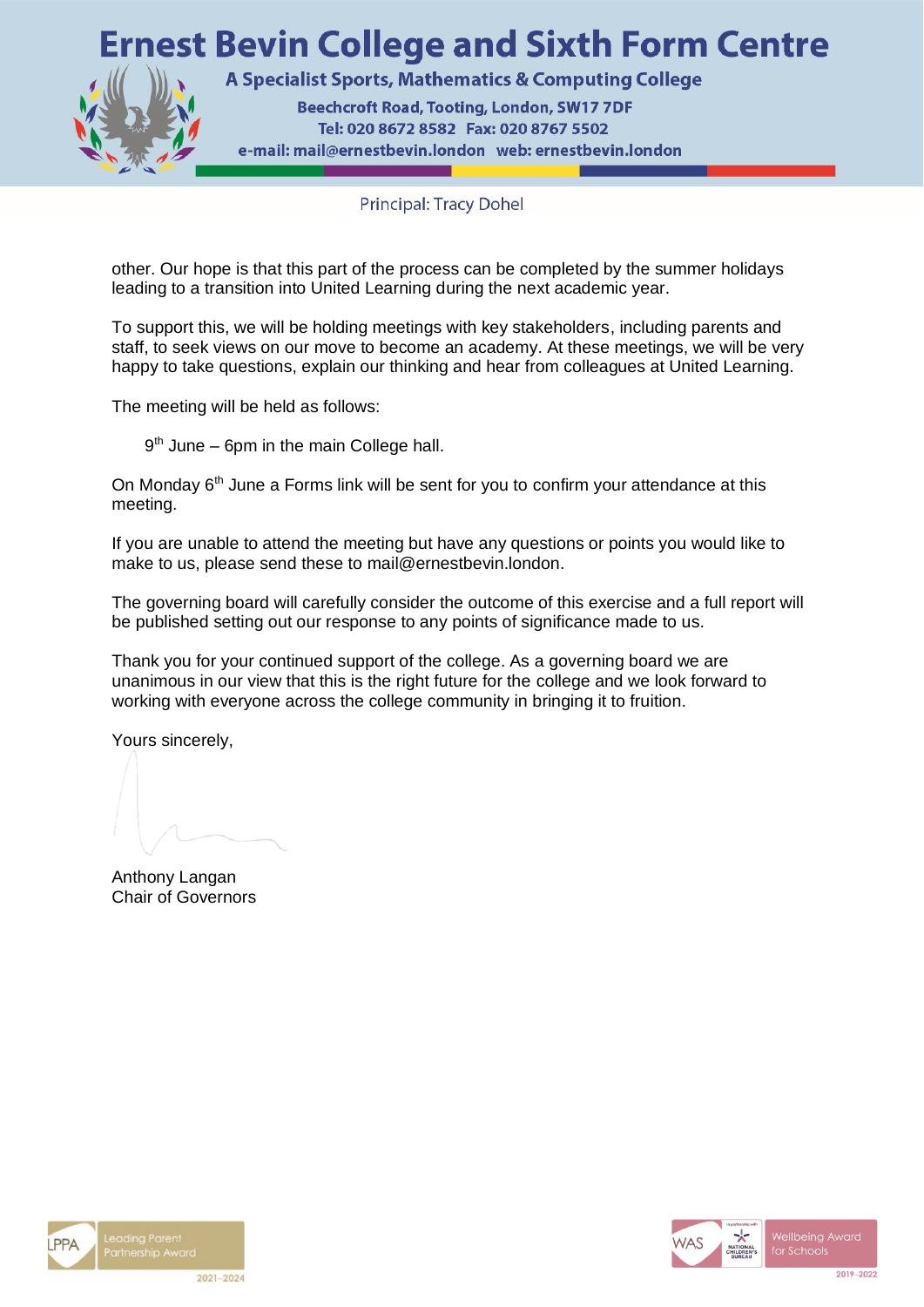



Dear Parent/Carer

## **Introduction to United Learning**

We are very pleased to have been chosen by the governing board of Ernest Bevin College as the preferred future home for your school. As a Group of schools with a strong presence in London we are excited about the potential support that we can bring to the staff and students at the College in assisting them to continue to improve after what has been a challenging few years for every school.

Our initial discussions with the governing board and with Tracy Dohel have been extremely informative and we look forward to continuing these with parents and staff as we conduct our due diligence.

There are over 80 schools in United Learning; each with its own identity and ethos that chime with the community it serves – context matters, and one size does not fit all. Our Group includes co-educational and single sex schools (including for boys) as well as allthrough and primaries. Many of our schools have existed for decades and have a strong legacy, others are entirely new and have developed their own character and identity. In London, our schools include Lambeth Academy, The Hurlingham Academy, Paddington Academy and Newstead Wood School. Each of these, for example, is excellent in its own right and has its own very specific identity and ethos but is strengthened by the support and collaboration it receives as part of our Group. We provide our schools with central resource and support – both educationally and in wider functions – where they need it. But we are equally clear that, in areas where a school is already strong, our role is to encourage and facilitate it to continue to thrive.

Our school improvement approach offers a range of models for collaboration bringing benefits to staff and students: opportunities for professional development and progression for staff through strong local and national networks at all levels; opportunities for students that go beyond what any single school could offer – for example, programmes bringing students from different schools together to challenge themselves in new ways; and Groupwide musical performances in major venues like the Lyceum Theatre, Southwark Cathedral and Copper Box Arena.

> 3rd Floor 91-95 Southwark Bridge Road London SE1 0AX t 020 3004 4250 e admin@unitedlearning.org.uk www.unitedlearning.org.uk